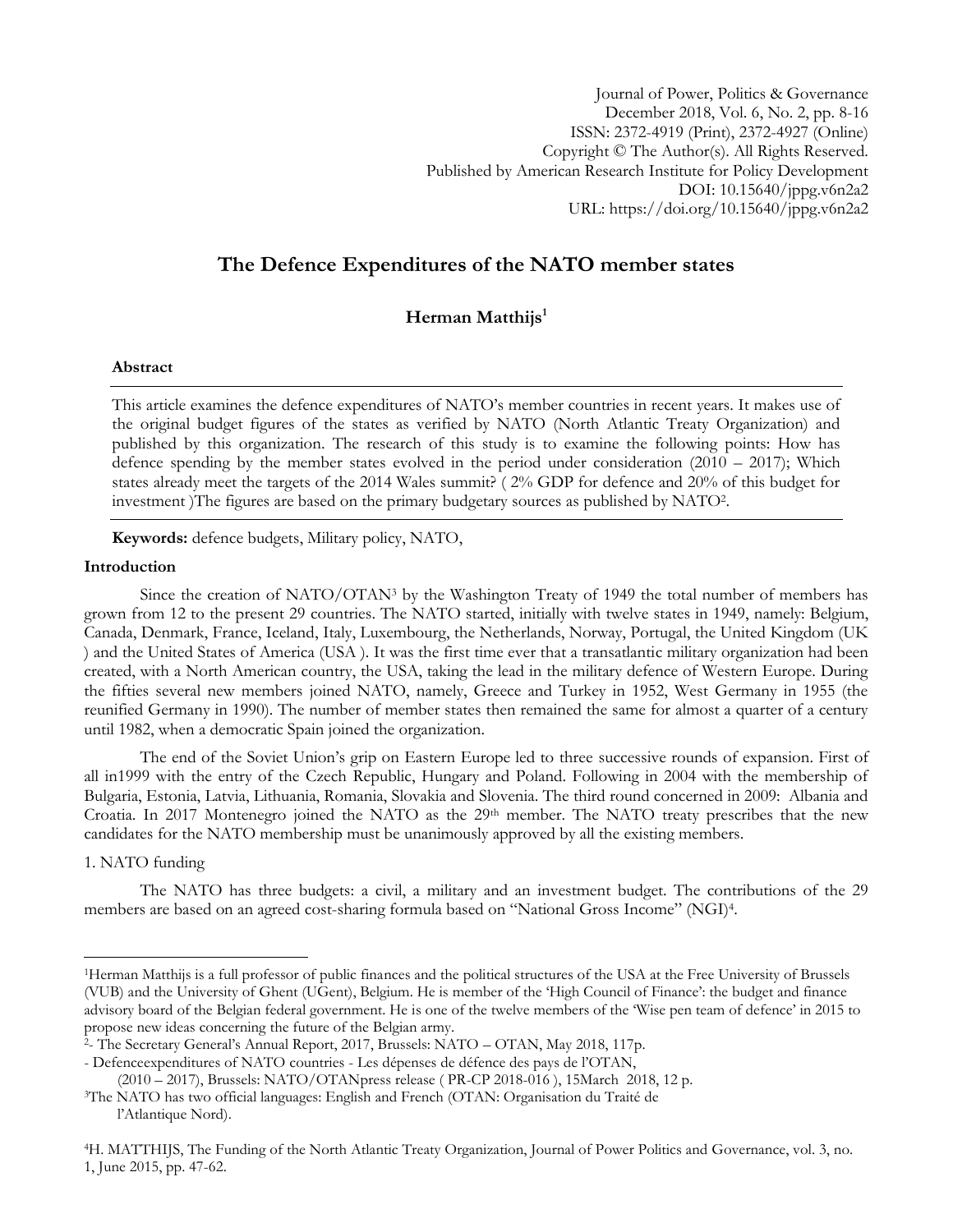The civil budget of the NATO funds the personnel and the operating costs of NATO headquarters<sup>5</sup>. The budget is approved by the NATO council. The civil budget for 2017 came to193 million euro. The military budget covers the operation and maintenance of the military headquarters<sup>6</sup>, known as SHAPE (Supreme Headquarter Allied Powers in Europe), and about 50 other institutions (defence college, standardization office, etc.). This budget came to 1.3 billion euros in 2017.The third budget is the NSIP (NATO Security Investment Programme) and concerns the resources needed for the construction and the administration of strategically important military installations (such as pipelines). The 2017 ceiling for this budget was655 million euros.

The cost sharing over the member states is as follow for the years 2018-197:

- USA: 22,13% - FRG: 14,76% - France: 10,49%  $- UK: 10,45\%$ - Italy: 8,14% - Canada: 637% - Spain: 5,55% - Netherlands: 3,19% - Poland: 2,76% - Belgium: 1,95% - etc.

Based on these figures, the USA is the most important contributor in the financing of the NATO budgets. The four greatest European states do have a share of nearly 43%. The ten greatest contributors are paying together 85,79% of these budgets. All the other 19 members pay together less than 15%. This indicates the fact that the NATO systems, translated in budgetary terms, are standing on a few members.

## **2. Military personnel**

Military personnel numbers in the NATO countries fell back during the 2010-2017 period as follows<sup>8</sup>:

2010 3.572.000 2017 3.163.000

These figures are representing a decline of 11.5 % over the period. Such a reduction in the military establishment is a trend common to all NATO countries with the exception of Czech republic, Estonia, Latvia, Lithuania, Luxembourg, Norway, Poland and Canada. Indeed the US"s northern neighbour increased its military establishment in the period from 61,000 in 2010 to 73,000 in 2017. These mentioned countries are mostly located in the border area with Russia. The decrease is particularly noticeable in the larger NATO memberstates, as can be seen from Table I.<sup>9</sup>

|            | 2010      | 2017      | ′ +       |
|------------|-----------|-----------|-----------|
| France     | 234,000   | 209,000   | $-10.7\%$ |
| Germany    | 235,000   | 180,000   | $-23.5\%$ |
| Italy      | 193,000   | 181,000   | $-6.3%$   |
| Poland     | 100,000   | 111,000   | $+11.0\%$ |
| Spain      | 131,000   | 121,000   | $-7.7\%$  |
| Turkey     | 495,000   | 387,000   | $-21.9%$  |
| UK.        | 198,000   | 161,000   | $-18.7\%$ |
| <b>USA</b> | 1,427,000 | 1,306,000 | $-8.5\%$  |

**Table I: Military personnel (2010 – 2017)**

<sup>6</sup>NATO military headquarters is located in the Belgian town of Mons.

 $\overline{\phantom{a}}$ 

<sup>5</sup>NATO"s civil and political headquarters are located in the Belgian capital of Brussels.

<sup>7</sup>NATO annual report 2017, pp. 97-98 and NATO website for the NATO funding figures.

<sup>8</sup>Defenceexpenditures of NATO countries / Les dépenses de défense des pays de l"OTAN, NATO press release – communiqué de presse OTAN, op cit. , p. 8.

<sup>9</sup>NATO Annual Report 2017, p. 112.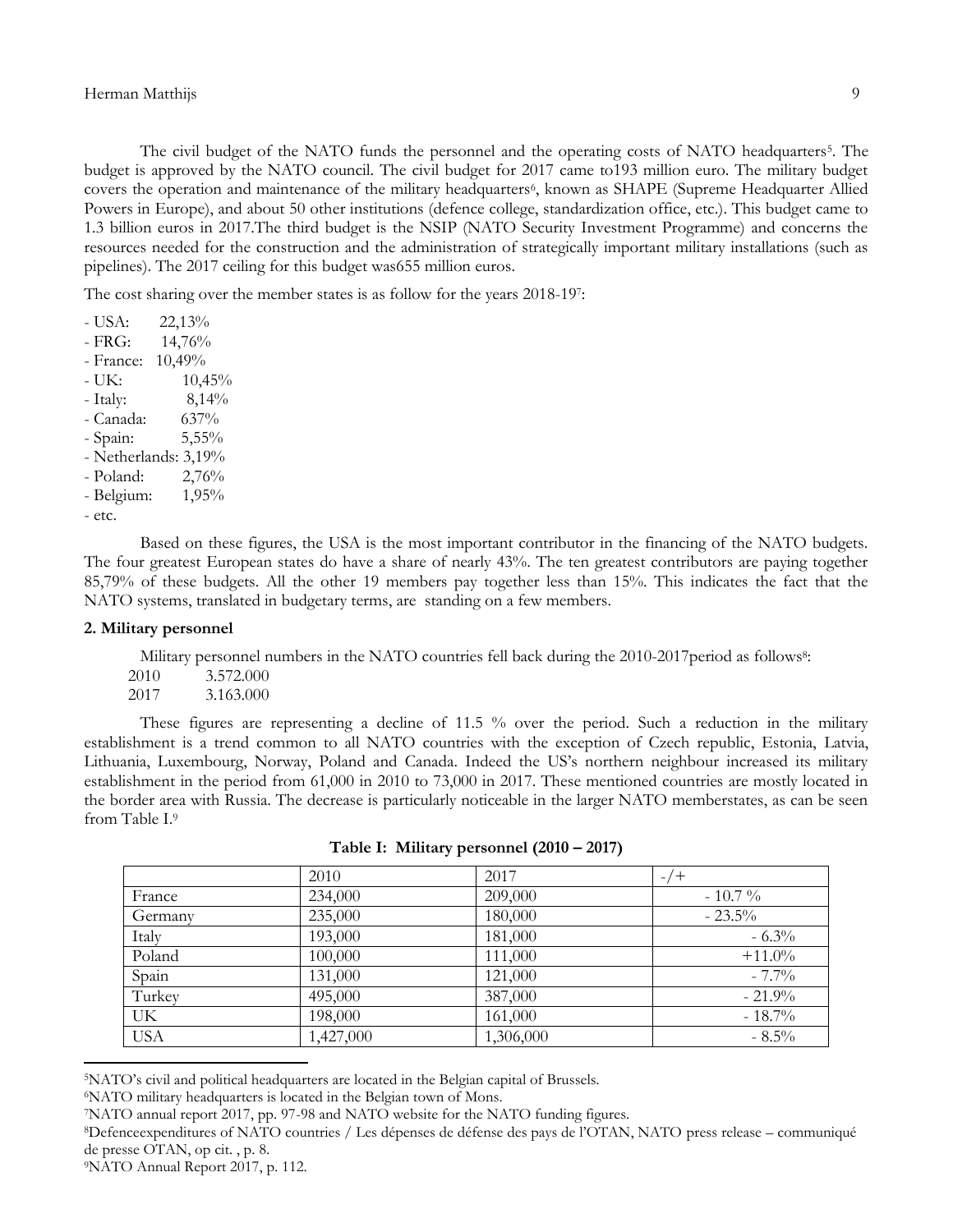These figures indicate a fall in military personnel in all the greater countries with exception of Poland. The decline goes from 6% to 23% ! Remarkable is the fact that the UK has the smallest army in Europa and that Germany and Italy have the same number of military personnel. The French republic has the largest EU army within the NATO. Here though it should be pointed out that the decline in troop numbers in France also has to do with the professionalization of the army and the ending of military service. Finally we have to underline the figures in the NATO report, that there is little increase of personnel over the last years in France (2015: 205 thousand ), Germany ( 2015: 177 thousand ) and Turkey ( 2016: 373 thousand ).

The next table looks at the evolution ofmilitary personnel numbers on the two sides of the Atlantic between 2010 and 2017.

|               | 2010      |            | 2017      |            |
|---------------|-----------|------------|-----------|------------|
| Europe        | 2,084,000 | $(58.3\%)$ | 1,784,000 | $(56.4\%)$ |
| North America | 1,488,000 | $(41.7\%)$ | 1,379,000 | $(43.6\%)$ |
| Total         | 3,572,000 |            | 3,163,000 |            |

Table II Evolution (2010 – 2017)

This table shows that in total the 26 European countries – Montenegro is a member since 2017 -- still have more troops than the two North American members of the alliance. The cutbacks in recent yearsin Europe , though mean that the USA and Canada now contribute a proportionally greater number of troops to NATO.

A glance at the defence budgets of the NATO countries soon reveals what a large percentage of these budgets is spent on personnel<sup>10</sup>.

Table III provides an overview of the percentage expenditure on military personnel (not including Iceland) in the national defence budgets. The ranking in this table is from the highest share ( in 2017 ) to the lowest one concerning this item. This table concerns a comparison between the years 2010 and the 2017, the last years with NATO figures.

| Country |             | 2017    | 2010              |
|---------|-------------|---------|-------------------|
| 1.      | Portugal    | 78 %    | $70\%$            |
| 2.      | Belgium     | 76 %    | 75 %)             |
| 3.      | Slovenia    | 75 %    | $61\%$            |
| 4.      | Montenegro  | 72 %    | $73\%$            |
| 5.      | Greece      | 72 %    | $65\%$            |
| 6.      | Albania     | 68 %    | $75\%$            |
| 7.      | Italy       | $68~\%$ | $75\%$            |
| 8.      | Croatia     | $62\%$  | $71\%$            |
| 9.      | Spain       | $61\%$  | $63\%$            |
| 10.     | Czech rep.  | 56 %    | $(50\%)$          |
| 11.     | Romania     | 54 %    | $79\%$            |
| 12.     | Slovak rep. | 54 %    | $62\%$            |
| 13.     | Bulgaria    | $54\%$  | $64\%$            |
| 14.     | Turkey      | 53 %    | $(49\%)$          |
| 15.     | Netherlands | $50\%$  | 52 %)             |
| 16.     | FR Germany  | 48 %    | $(52\frac{9}{0})$ |
| 17.     | Denmark.    | 48 %    | $(50\%)$          |
| 18.     | Poland      | 47%     | $\sqrt{56\%}$     |
| 19.     | France      | 47%     | $47\%$            |
| 20.     | Canada      | 47%     | $45\%$            |
| 21.     | Lithuania   | 42 $\%$ | (65%)             |
| 22.     | Hungary     | 42 %    | 56 $\%$           |
| 23.     | <b>USA</b>  | 42 $\%$ | 46 $\%$           |
| 24.     | Luxembourg  | 38 %    | $45\%$            |
| 25.     | Latvia      | 37 %    | 55 %)             |
| 26.     | Norway      | $35\%$  | 42 $\%$ )         |
| 27.     | Estonia     | 34 %    | $34\%$            |
| 28.     | UK          | 34 %    | $36\%$            |

TableIII : Distribution of personnel expenditures( without: Iceland )

 $\overline{\phantom{a}}$ 

<sup>10</sup> NATO Annual Report 2017, p. 113.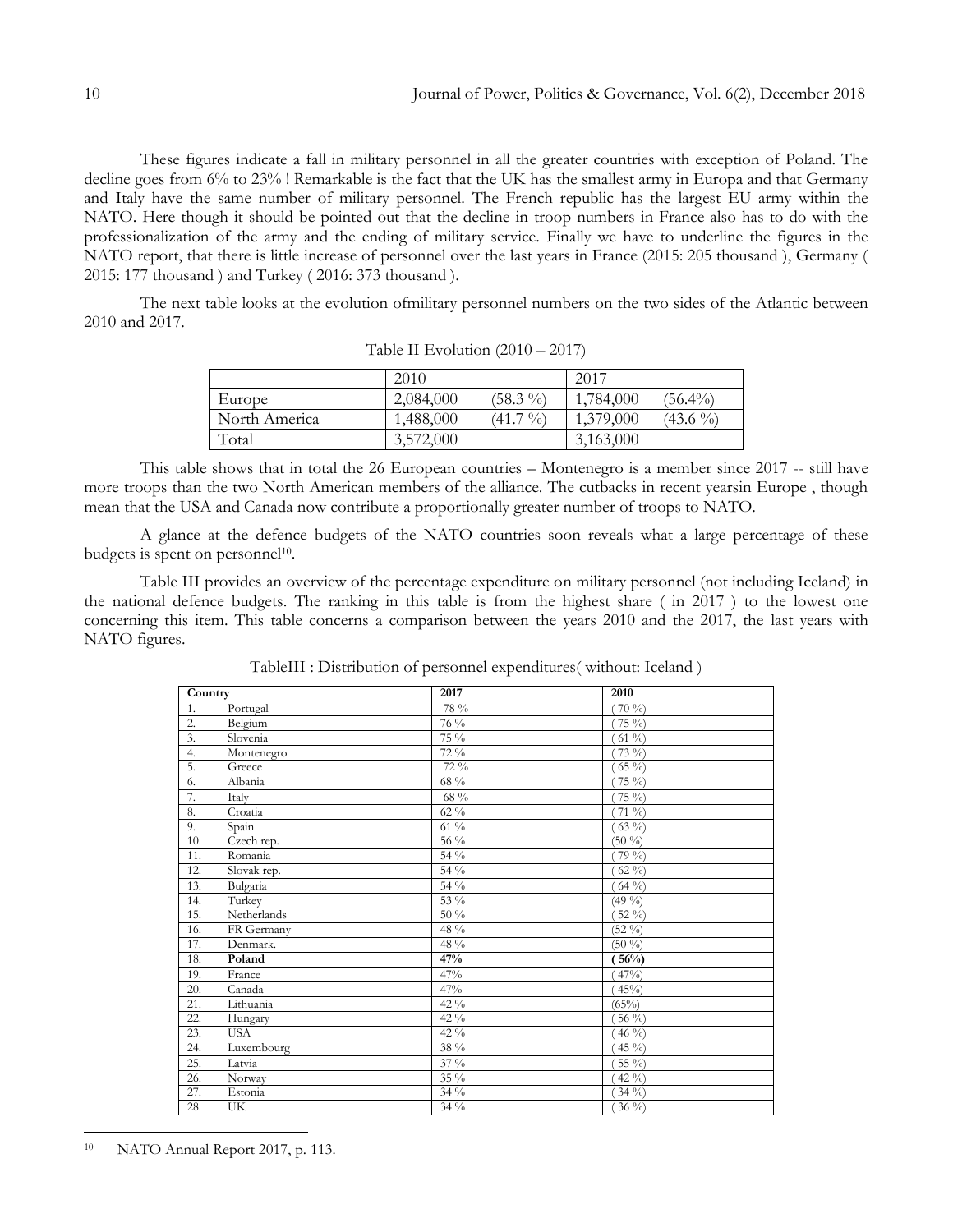When the percentage of personnel spending is grouped by size, we arrive at the following result for the budget figures of 2017:

| - Countriesspending $\leq 40\%$ on personnel:  | 5 countries, |
|------------------------------------------------|--------------|
| - Countriesspending $40 - 49\%$ on personnel:  | 8 countries, |
| - Countries spending $50 - 59$ % on personnel: | 6 countries, |
| - Countries spending $60 - 69\%$ on personnel: | 4 countries, |
| - Countries spending $> 70\%$ on personnel:    | 5 countries. |

From this it appears that the majority of NATO countries have excessive personnel costs in their defence budgets. In 15 states it concerns more than 50% of the budget.

Personnel costs evolved as follows in the  $2010 - 2017$  period over the members:

- More or less status quo at a lower level: USA, UK, Norway, Canada, Estonia,

Luxembourg and France;

- A reduction in percentage personnel costs: Poland,Latvia, Hungary, Lithuania, FRG, Netherlands, France , Croatia and Denmark;

- An increase in percentage personnel costs: Czech republic and Turkey;

- High with a decrease: Bulgaria, Slovak rep. and Romania;
- A continued high percentage: Portugal, Belgium, Slovenia, Montenegro, Greece, Albania, Italy, Croatia and Spain.

Comparing with the budget year 2010 in 21 countries the personal share of the budget went down. In the most important member states of the NATO – France, FRG, Poland, UK and the USA – the share is under the 50% of the budget. Turkey has an evolution over the 50% and the two great south European countries , Italy and Spain, have still an internal budget problem with the great impact of the personnel cost in the total defence budget.

#### **3. Expenditure and GDP**

Next in this study is the defence expendituresin relation as a percentage of the GDP (Gross Domestic Product) of the NATO member states. The next table concerns the period 2010- 2017.11The countries are arranged in alphabetical order. There are no NATO figures concerns the republic of Iceland.

|                      | 2010     | 2017     |
|----------------------|----------|----------|
| Albania              | 1,56%    | 1.10%    |
| Belgium              | $1.08\%$ | $0.90\%$ |
| Bulgaria             | $1.64\%$ | $1.53\%$ |
| Canada               | $1.16\%$ | 1.29 %   |
| Croatia              | $1,54\%$ | $1.26\%$ |
| Czech Rep.           | 1.28 %   | $1.05\%$ |
| Denmark              | 1.40 %   | 1.17%    |
| Estonia              | $1.70\%$ | $2.08\%$ |
| France               | 1.96 %   | 1.79 %   |
| Germany              | $1.35\%$ | $1.24\%$ |
| Greece               | $2.64\%$ | 2.36 %   |
| Hungary              | $1.03\%$ | $1.06\%$ |
| Italy                | $1.35\%$ | $1.12\%$ |
| Latvia               | 1.06%    | 1.75 %   |
| Lithuania            | $0.88\%$ | 1.73 %   |
| Luxembourg           | $0.47\%$ | $0.46\%$ |
| Montenegro           | $1.80\%$ | 1.58 %   |
| Netherlands          | $1.34\%$ | $1.15\%$ |
| Norway               | $1.51\%$ | $1.62\%$ |
| Poland               | 1.77 %   | 1.99%    |
| Portugal             | $1.49\%$ | 1.31 %   |
| Romania              | $1.24\%$ | 1.80 %   |
| Slovak rep.          | $1.27\%$ | $1.19\%$ |
| Slovenia             | 1.61%    | $0.98\%$ |
| Spain                | $1.03\%$ | $0.92\%$ |
| Turkey               | $1.83\%$ | 1.48 %   |
| United Kingdom       | 2.47 %   | 2.12%    |
| <b>United States</b> | 4,81 %   | 3,57%    |

Table IV : GDP evolution ( share of real GDP )

 $\overline{a}$ <sup>11</sup> NATO Annual Report 2017, p. 109.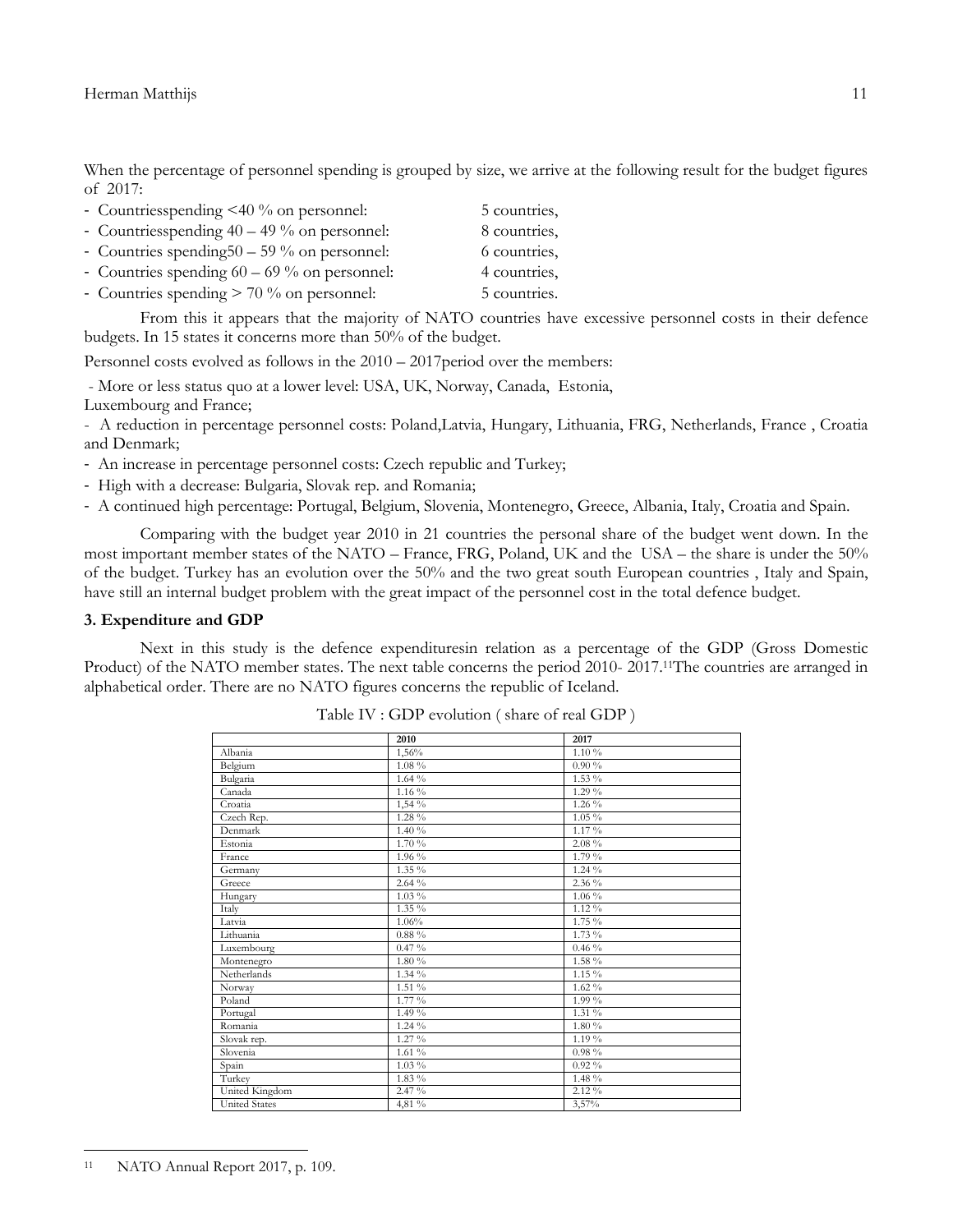In this article we want to try and view the percentages in the above Table IV in the light of the "NATO Wales summit" held outside Cardiff in 2014. At the summit, the leaders of the 28 NATO countries made the following decisions:

- The defence budget must return to at least 2 % of national GDP and that before 2014;
- The investment part of defence budgets must rise to 20 % of expenditure;
- A more balanced sharing of the costs of providing defence and security between both sides of the Atlantic.

When we analyse the figures in the table, we see that defence spending as a percentage of GDP has fallen in almost all countries. The exceptions are in the three Baltic states, Canada, Norway, Poland and Romania. The fact that spending as a percentage of GDP has risen only in these countries is almost certainly linked to their proximity to Russia.

With respect to the 2 % of GDP decision, only five countries met this target in 2017: the United States, Greece, the United Kingdom, Estonia and nearly Poland. All other countries must still make immense budgetary efforts if they are to meet the "NATO Wales summit 2014" objectives. This is a better result than in 2010 with only the Greece, the UK and the USA which were in accordance with the – on that moment – not existing NATO rules.<sup>12</sup>

The average of the NATO defence expenditures, as share of the GDP, is as follow:

| - NATO European states: $1,63\%$ (2010) -- 1,46% (2017) |  |                                 |
|---------------------------------------------------------|--|---------------------------------|
| - USA & Canada:                                         |  | $4,46\%$ (2010) -- 3,35% (2017) |
| - NATO total:                                           |  | $3,03\%$ (2010) -- 2,42% (2017) |

In the group of the European member states the average went down in this researched period. But over the last years the defence expenditures went up from 1,42%, lowest average in 2015, to the present one in 2017. There is an increase of 0,04% over the last two years. Several countries are in the possibility to reach the 2% GDP rule. France has a military budget of 1,79% over the Macron years, but the situation of the French public finances is dramatic. On the other side has France still a nuclear capacity and worldwide interests ! The FR of Germany went up from 1,18% (2014) to 1,24% (2017). This country has certainly the budget possibilities to invest more in defence. But a leading role of Germany in the European defence is a political problem for a lot of European countries.

The reason is related with the world wars and the German occupation of a lot of European states. Italy increased his budget from 1,08% (2014) to 1,12% (2017). But this greater European state remains a lot below the average and the 2% GDP rule.

Also Spain has still a weak defence share ! On a short term are countries, as Latvia – Lithuania and Romania, the closets situated to achieve the NATO 2% GDP rule. In other words the majority of the European member states has still a lot of work in progress to achieve the goals of military expenditures. The fact that the NATO average is more than the 2% norm is only due to the high defence budget of the United States.

The second part of the Wales agreement is the achievement of the 20 % "NATO guideline on defence equipment expenditures". Also this rule is problematic for several countries. But in 2017the NATO estimates that 12 countries are in accordance with this goal. The following countries comply with this investment objective ( 2017 figures ): Romania (33%),Luxembourg (32%), Lithuania (31%), Turkey (30%),Bulgaria (29%), the USA (28% ), Norway (25%), France (24%), the United Kingdom (22%), Poland (22%), Italy (20%), Slovak republic (20%) and nearly Estonia with Canada and Spain ( all 19%).

The next years has to prove if these groups of countries can hold this 20% rule every budget year and if the other members can reach this objective.

The figures given above can be used to class the NATO membership into four distinct groups, namely13:

- Countries which meet the 2 % of GDP standard and the 20 % investment standard: the USA, the United Kingdom,Poland and nearly Estonia;
- Countries which meet the 2 % of GDP standard but do not meet the 20 % investment standard: Greece;

 $\overline{\phantom{a}}$ 

<sup>13</sup>Ibidem, p. 35.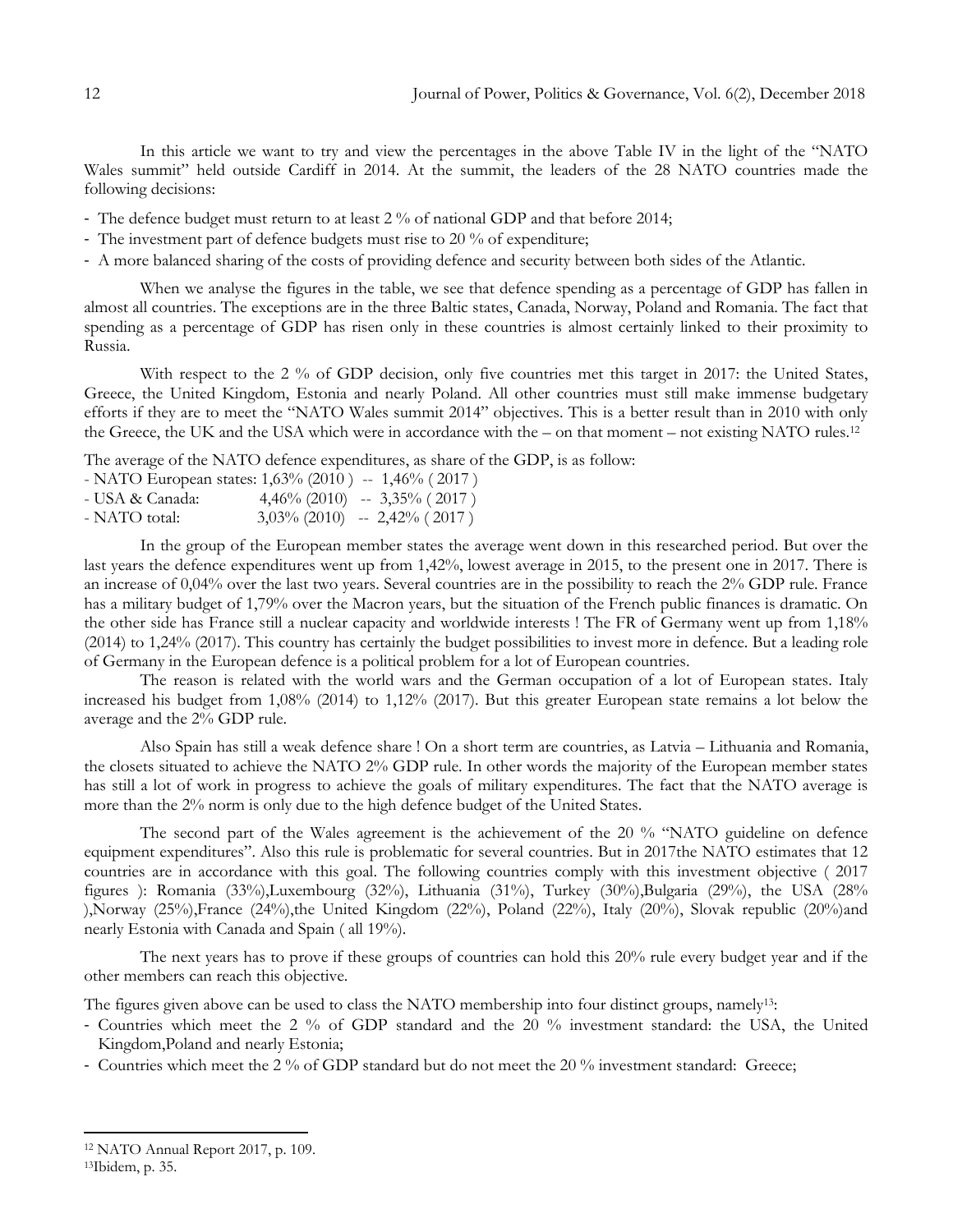- Countries which do not meet the 2 % of GDP standard, but do meet the 20 % investment standard:Bulgaria, France, Italy, Luxembourg, Lithuania, Norway, Romania, Slovak republic, Turkey and nearly Canada with Spain ( total of eleven member states ) ;
- Countries which do not meet either standard: the 12 other countries (not including Iceland).

We must conclude from the foregoing exercise, that a large majority of NATO members still do not conform to the above standards.

If we take the median of the NATO guidelines, than the country result is as follow for the two objectives.14The 2% GDP has a median of 1,3%. In addition to the five already mentioned countries, which have a military budget in conformation with the NATO guideline, a group of nine countries have also a budget which is greater than the median of 1,3% GDP: Bulgaria, France, Latvia, Lithuania, Montenegro, Norway, Portugal, Romania and Turkey. This means that 14 members are , for 2017, situated above the NATO median. The NATO 20% equipment guideline has a median of 19,27%, which is nearly the required percentage. It concerns the already 15 mentioned countries. The practical result is a lot better concerning this equipment objective than compared with the general budget 2% GDP rule.

The third resolution of the "NATO Wales summit" spoke over a better balance between the military expenditure of the North American and European NATO members. In other words the Wales demands an increase of the military budget outlays from the most of the European partners. The next table illustrates the situation using the 2017 figures.<sup>15</sup>

|                  | GDP share  | current prices <sup>16</sup> | Constant prices <sup>17</sup> |
|------------------|------------|------------------------------|-------------------------------|
| USA              | 45.5 $\%$  | $71.7\%$                     | $67.4\%$                      |
| Canada           | 4.9 %      | $2.2\%$                      | $2.6\%$                       |
| Turkey           | $3.1\%$    | $2.1\%$                      | $1.9\%$                       |
| European members | $46.5\%18$ | $24\%$                       | $28.1\%$                      |

Table V: The American Burden

In 2017the26 European- NATO states , including Iceland , have an estimated GDP of 18.803 billion US dollar, which is a share of 46,5% of the NATO total of 37.982 billion. The USA follows with a GDP of 17.300 billion US dollar or 45,5%. Canada and the non-European state of Turkey are following a lot further. The North American share is 50,4% and therefore a little bit greater than the European-Tukey share.

The next exercise of this table is to compare the GDP share with the defence expenditures of the states. This amounts are mentioned in current prices and in constant 2010 prices. In both calculations this table underlines the amazing difference between the US contributions and their GDP share: more than 22 till 26% ! The European states are spending much less than their GDP value: minus 18 à 22% ! The same conclusion is valid for Canada and Turkey, but the differences are here less important. It's important to notice that the USA has the greatest GDP share with 45,5% and the second country is the FR of Germany with a share of 10,2% ! ( 3.878 billion dollar as GDP )

#### **4. Military budgets**

The figures for military expenditure (in constant prices for 2017) show the defence budgets of the NATO countries(in billions of USD<sup>19</sup>) ranked from large to small (only the 15 greatest contributors):

- United States: 617

 $\overline{\phantom{a}}$ 

- United Kingdom:59

Albania, Iceland, Montenegro and Norway are no members of the European Union.

<sup>14</sup>Defence expenditures of NATO countries (2010-2017) / Les dépenses de défense des pays de l"OTAN (2010-2017) – press release of 15 March 2018, p. 2.

<sup>15</sup> NATO Annual Report 2017, pp. 108 and 110.

<sup>&</sup>lt;sup>16</sup>Current prices are given the nominal value and don't make the adjustment for inflation.

<sup>17</sup>Constant prices are given the real value with the effect of inflation.

<sup>&</sup>lt;sup>18</sup>This figure and share concerns the European members of the NATO. This is not the same as the GDP of the European Union. Because EU members as Sweden, Austria, Finland, Malta , Cyprus and Ireland are not NATO members. On the other side

<sup>19</sup>NATO Annual Report 2017, p. 108.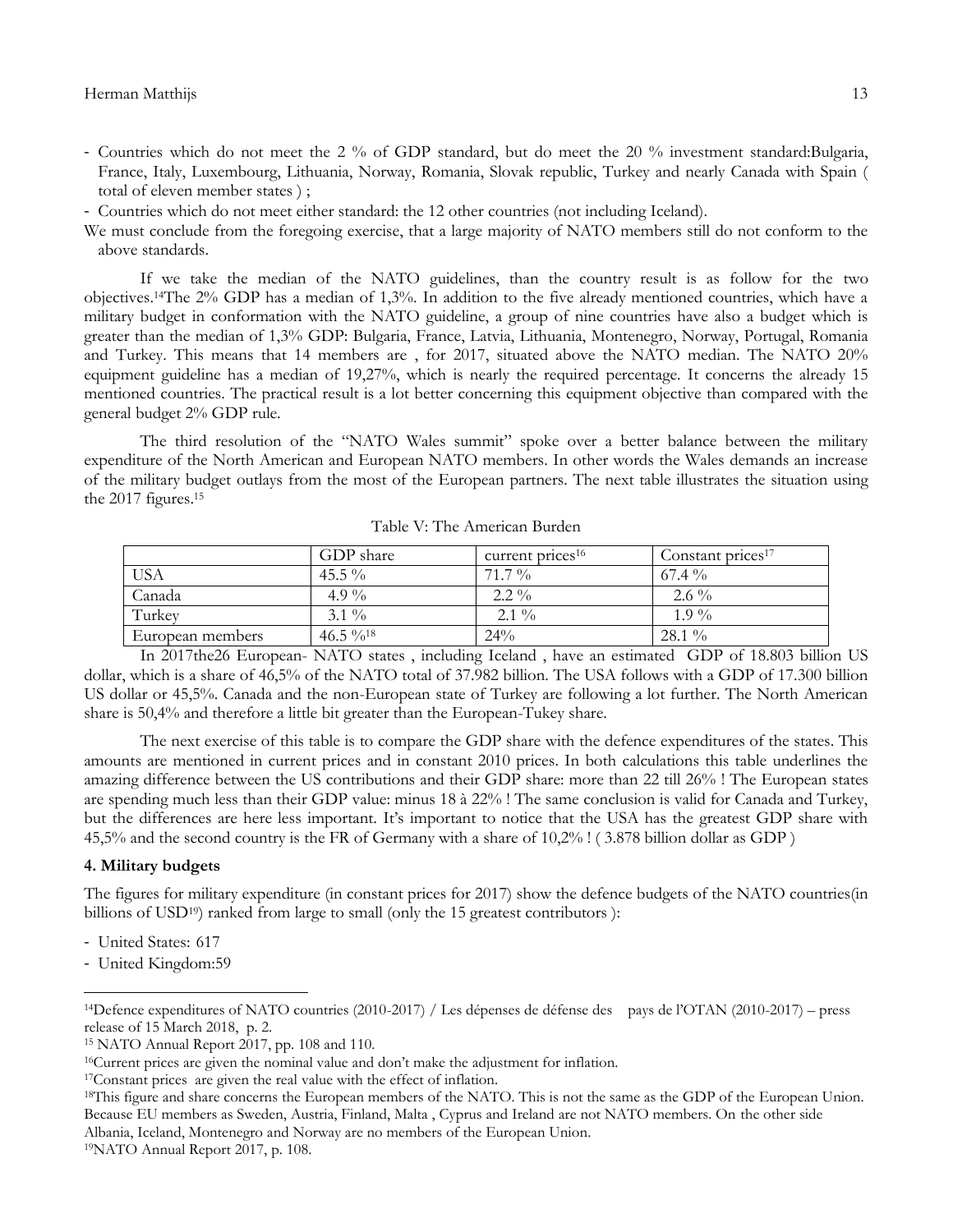| - France:      |    | 51  |
|----------------|----|-----|
| - Germany:     |    | 47  |
| - Canada:      |    | 24  |
| - Italy:       | 23 |     |
| - Turkey:      |    | 17  |
| - Spain:       |    | 13  |
| - Poland:      |    | 11  |
| - Netherlands: |    | 10  |
| - Norway:      |    | 7,8 |
| - Greece:      |    | 5,8 |
| - Belgium:     |    | 4,7 |
| - Denmark:     |    | 4,1 |
| - Romania:     |    | 3,7 |

In connection with these figures we must once again stress the personnel costs in the Turkish, Spanish and Italian budgets (see Table III above).

What is particularly noticeable in the above top fifteen of the defence budgets of NATO members are the immense differences between the military spending of the various countries. First of all there is the giant gap between the USA and the UK. There is also a relatively gap between the UK and France. In turn France spends much more on defence than Germany, the European country with the largest GDP. The difference between German and Italy is also enormous.

If we add up the defence spending of the ten EU member states in this table (without the USA, Canada , Turkey, Norway and the UK as follow of the Brexit ), we arrive at a figure of 171 billion USD. This figure is only a measly of the American military budget and illustrates the tremendous problems that European countries experience in winning political support for defence spending. The cuts that many European countries have made in military spending is a result of the close of the cold war, a general trend toward ever more stringent controls on public spending and an ingrained conviction that the United States will always come to the defence of Europe.

## **5. Defence expenditure per capita**

In this article we also wish to link the foregoing to per capita defence spending. Doing so yields a different perspective on NATO"s military expenditure. Table Vi20below gives an overview of per capita defence spending in each of the NATO"s member states and the GDP per capita. The figures concerns the year 2017 ( estimated NATO figures ) with ( in parentheses ) the figures of 2010. There are no figures about Iceland in this table concerning the defence expenditures.

 $\overline{a}$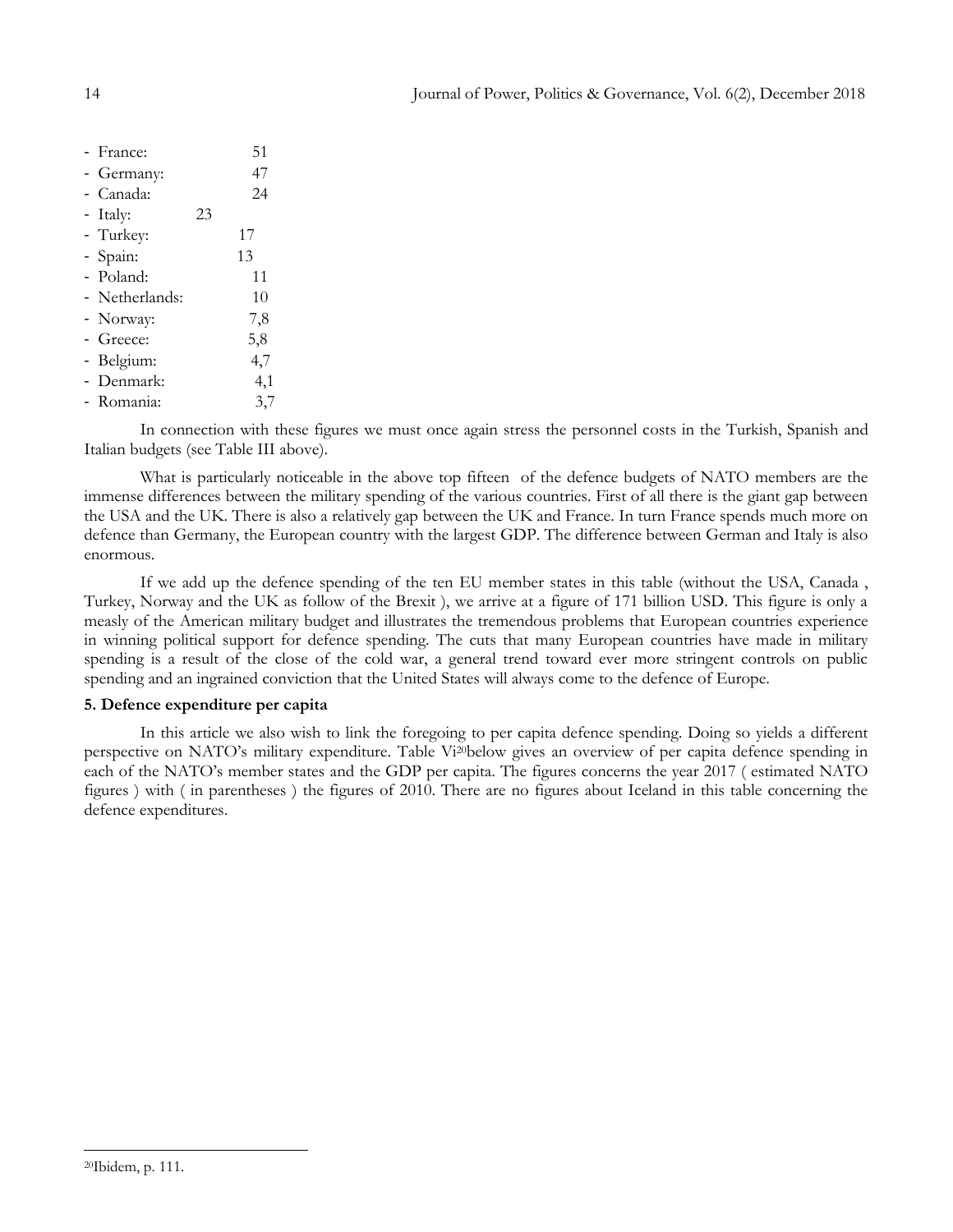|                      | D.E. per capita | GDP per capita   |
|----------------------|-----------------|------------------|
| <b>United States</b> | 1.896 (2.325)   | 53.100 (48.300)  |
| Norway               | 1.481 (1.329)   | 91.400 (87.800)  |
| United Kingdom       | 896 (961)       | 42.300 (38.900)  |
| France               | 760 (<br>800)   | 42.600(40.700)   |
| Denmark              | 720 (812)       | 61.500 (58.000)  |
| Canada               | (548)<br>664    | 51.500(47.300)   |
|                      |                 |                  |
| Netherlands          | (675)<br>620    | 53.700 (50.300)  |
| Germany              | 576<br>(576)    | 46.600 (42.600)  |
| Greece               | 545 (711)       | 23.100(26.900)   |
| Luxembourg           | 500<br>(489)    | 108.800(104.800) |
| Belgium              | 415<br>(481)    | 46.200 (44.400)  |
| Estonia              | 393<br>(249)    | 18.800 (14.600)  |
| Italy                | 391 (479)       | 34.900 (35.500)  |
| Poland               | 309(220)        | 15.500 (12.400)  |
| Portugal             | 301 (325)       | 23.100 (22.500)  |
| Spain                | 300 (317)       | 32.500 (30.700)  |
| Lithuania            | 290 (105)       | 16.700 (12.000)  |
| Latvia               | 273 (120)       | 15.700 (11.300)  |
| Slovenia             | 251 (377)       | 25.600 (23.400)  |
| Czech rep.           | 239 (253)       | 22.800 (19.700)  |
| Slovak rep.          | 236 (210)       | 19.900 (16.500)  |
| Turkey               | 219 (193)       | 14.800 (10.600)  |
| Romania              | 193 (103)       | 10.700 (8.300)   |
| Croatia              | 190 (214)       | 15.000 (13.900)  |
| Hungary              | 165<br>(135)    | 15.600 (13.100)  |
| Bulgaria             | (113)<br>128    |                  |
| Montenegro           | 123<br>(120)    | 7.800 (6.700)    |
| Albania              | 54 (64)         | 4.900 (4.100)    |
| Iceland              | n.a.            | 50.800 (41.700)  |

Table: VI : Defence expenditure (D.E.)and GDP per capita ( in US dollars )

This table let see that the GDP per capita was going up over these mentioned years in all the countries, with exception of Italy ( minus  $0.6\%$  ) and Greece ( minus 3,8%). In both of the years the top three of the richest countries per capita were and are: Luxembourg, Norway and Denmark. The concerned average of the years 2010 and 2017are the following figures ( in US dollars ):

| NATO European states: 30.300 (2010) -- 32.900 (2017) |  |                                        |
|------------------------------------------------------|--|----------------------------------------|
| North America :                                      |  | 48.200 $(2010)$ -- 52.900 $(2017)$     |
| NATO total:                                          |  | $37.100$ $(2010)$ -- $40.700$ $(2017)$ |

Over these even years the GDP growth was higher in the two American NATO states ( plus 4.900 US dollar ) and a lot lower was the European increase of the GDP per capita ( plus 2.600 ).

In both years they were and are 18 European states under the NATO average of the GDP per capita. As well in 2010 and 2017 it concerns the same member states with all the Eastern – southern NATO members.

The second part of the above table concerns the defence expenditures per capita between the years 2010 and 2017.( except Iceland ) In 14 states the D.E. went down ( f.e. the USA, the UK, France etc. ) in the federal republic of Germany there is a s.q. and in 13 states the D.E. are increasing ( Bulgaria, Canada, Estonia, Hungary, Latvia, Lithuania, Luxembourg, Montenegro, Norway, Poland, Romania, Slovak republic and Turkey ). In 2010 and 2017there were only two countries with a per capita defence expenditures above the NATO average: Norway and the United States.

The concerned average of these two years are ( in US dollars):